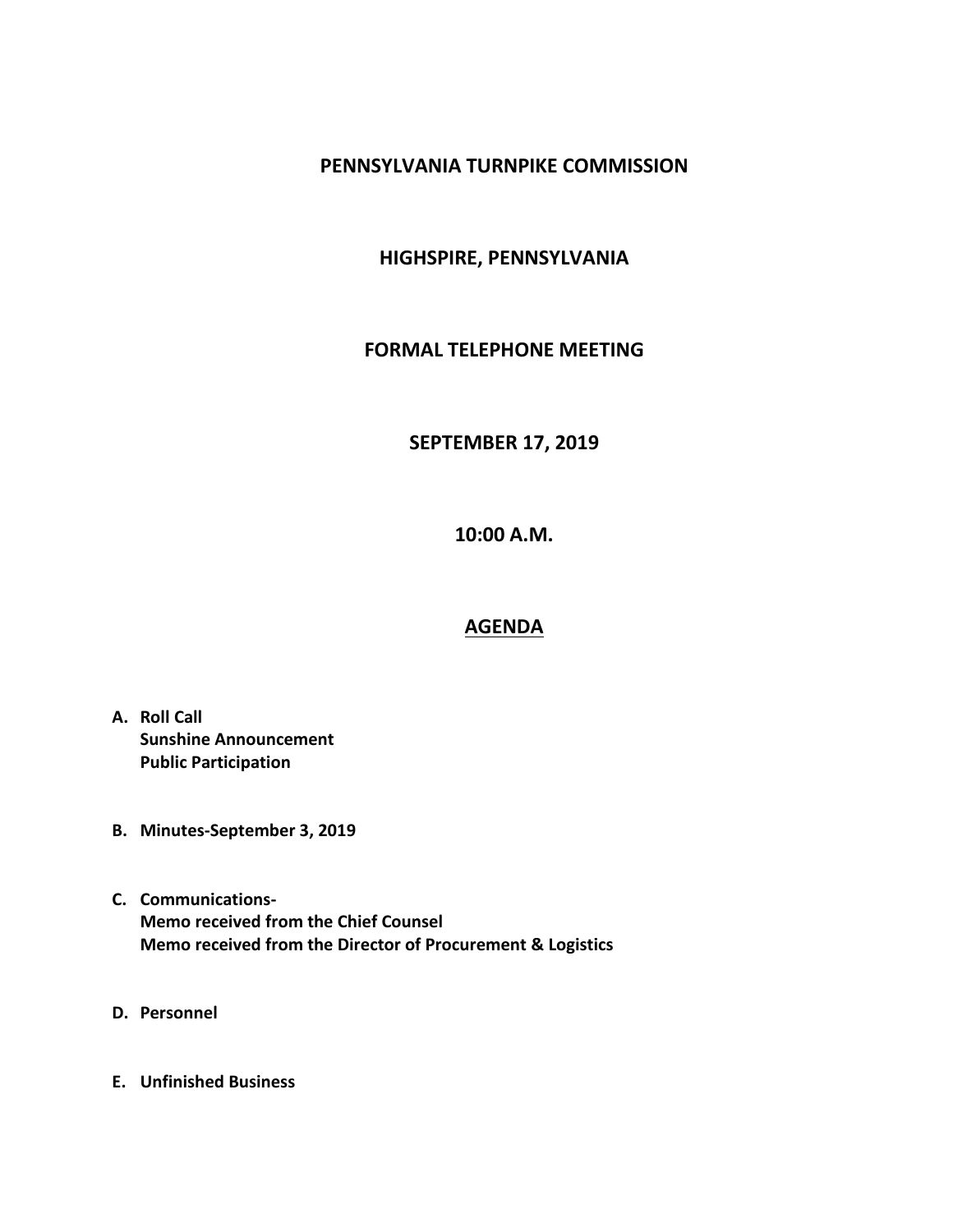- **1. Approve the Change Orders and Final Payments for the items listed in memos "a" through "e":**
	- **a. Change Order #1 for Contract #EN-00233-03-02 for roadway and miscellaneous repairs on Toll I-376, Turnpike 43, Turnpike 576 and Turnpike 66 with Gulisek Construction, LLC, for an increase of \$1,000,000.00 for repairs to deteriorated roadway locations within the project limits; for a revised not-to-exceed amount of \$5,000,000.00;**
	- **b. Change Order #2 and Final Payment for Contract #T-286.00M001-3-02 for installation of preentry ITS between MP 286.00 and MP 343.00 with Bruce & Merrilees Electric Company, for a decrease of \$145,452.04 to balance items to actual work completed and changes for vegetation trimming and pavement markings; for a final contract value of \$2,484,058.59 and final amount due to the contractor of \$49,870.26;**
	- **c. Change Order #2 and Final Payment for Contract #EN-00224-03-03 for roadway and miscellaneous repairs between MP 0.00 and MP 122.18 with Eurovia Atlantic Coast, LLC, for a decrease of \$1,527,505.46 to reflect the actual cost of the completed work authorizations; for a final contract value of \$4,247,494.54 and final amount due to the contractor of \$212,374.73;**
	- **d. Change Order #1 and Final Payment for Contract #EN-00200-03-03 for bridge repairs between MP 109.91 and MP 236.22 with Allison Park Contractors, Inc., for a decrease of \$161,084.78 to reflect the actual cost of the completed work authorizations; for a final contract value of \$1,338,915.22 and final amount due to the contractor of \$68,168.80;**
	- **e. Change Order #1 for Contract #T-085.00R003-3-02 for bituminous resurfacing between MP 84.93 and MP 94.13, and shoulder and slope work between MP 94.13 and MP 99.00 with Lindy Paving, Inc., for an increase of \$1,679,199.75 for changes to the superpave asphalt quantities, milling bituminous pavement surface and additional compensation for the overrun of the paving quantities; for a revised not-to-exceed amount of \$27,157,111.96.**
- **2. Approve the negotiation and execution of the Assignment Agreement, and Amendments for the items listed in memos "a" through "f":**
	- **a. Assignment of the Authorized Service Provider agreement with Bressler's Inc., for coverage between MP 266.50 and MP 292.50 to V&M Towing Service, Inc. due to V&M Towing Service acquiring Bressler's towing, recovery and roadside assistance service division;**
	- **b. Rescind approval to enter into an agreement with Notary Copy & Stop, Inc. (Item F-2c, July 2, 2019) and approve an agreement with Notary and Copy Stop, Inc. for E-ZPass Go Paks distribution;**
	- **c. Rescind approval to enter into an agreement with John Yurconic Agency (Item F-2d, July 2, 2019) and approve an agreement with JTY, Inc. d/b/a The Yurconic Agency for E-ZPass Go Paks distribution;**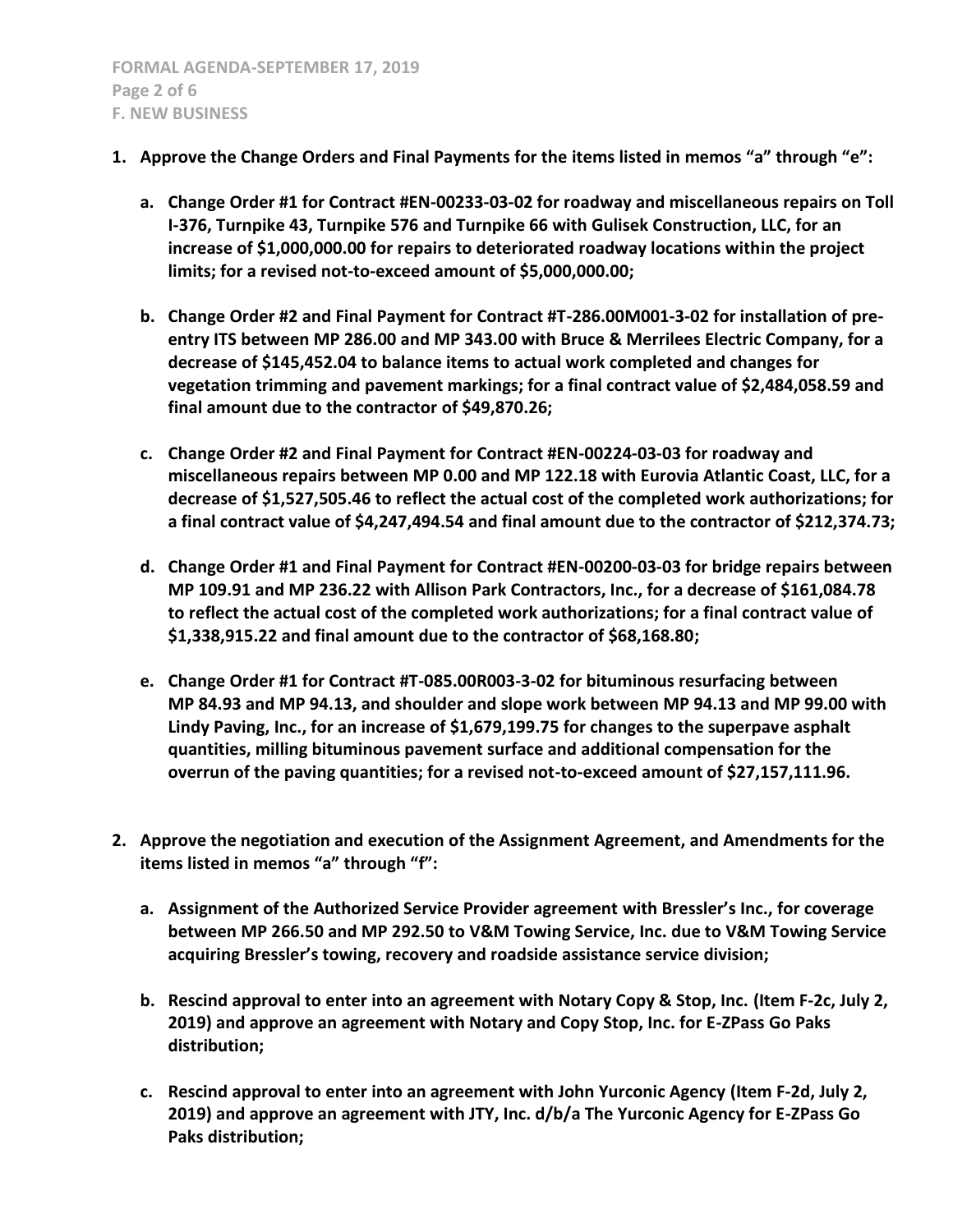- **d. Amendments to our agreements with Accenture LLP; Cognizant Technology Solutions U.S. Corp.; Computer Aid, Inc.; Deloitte Consulting, LLP; and NTT Data, Inc. for Application Development Work Order Services, for a combined total additional amount of \$3,500,000.00 for pressing and on-going needs in support of the Capital Plan through the end of the contract (December 20, 2020); for a revised combined not-to-exceed amount of \$18,500,000.00;**
- **e. Installation and Maintenance Agreement with Salford Township; part of the total reconstruction from MP A31.00 to MP A38.00, which includes improvements adjacent to T-451 (Wambold Road); the Township requested the Commission install guiderail along a portion of Wambold Road; after installation, the Township will assume ownership and responsibility of the guiderail;**
- **f. Increase the estimated cost for banking and cash management services by PNC Bank, N.A. for an additional \$500,000.00, for a revised estimate of \$700,000.00 for fiscal year 2019/2020 due to increased volume of payments for Toll-By-Plate transactions.**
- **3. Approve the Right-of-Way Requests for the items listed in memos "a" through "e":**
	- **a. Acquisition of Right-of-Way #1A166-B (Chestnut Ridge Community Volunteer Fire Company), a partial take parcel necessary for the Donegal slide remediation project at MP 90.20 by authorizing payment of \$500.00 representing fair market value to Chestnut Ridge Community Volunteer Fire Company; authorize the appropriate Commission officials to execute the Agreement of Sale and other documents that may be required for closing; authorize the payment of additional statutory damages as calculated by the Right-of-Way Administrator and approved by the Chief Counsel; and payment of fair market value to the property owner is contingent upon delivery of a deed as prepared by the Legal Department;**
	- **b. Acquisition of Right-of-Way #14S333 (Carolyn Grayson Chatlos and Erby H. Grayson, Jr.), a total take parcel necessary for construction of the Mon/Fayette Expressway, Rt. 51 to I-376, by authorizing payment of up to \$4,000.00 for Section 710 statutory damages; also authorize payment of \$500.00 representing reimbursement of appraisal fees to Owen Appraisal Service, LLC;**
	- **c. Acquisition of Right-of-Way #14S255-1 (Margaret Zozom; Mildred Springer; Jason Kufen; Elizabeth Mroz-Kufen), a total take parcel necessary for construction of the Mon/Fayette Expressway, Rt. 51 to I-376, by authorizing payment of \$7,200.00 representing down payment supplement to Jason Kufen and Elizabeth Mroz-Kufen; also authorize payment of \$5,538.80 representing residential moving costs to Don Farr Moving & Storage; authorize the appropriate Commission officials to execute all required documents; and authorize the payment of additional statutory damages as calculated by the Right-of-Way Administrator and approved by the Chief Counsel**;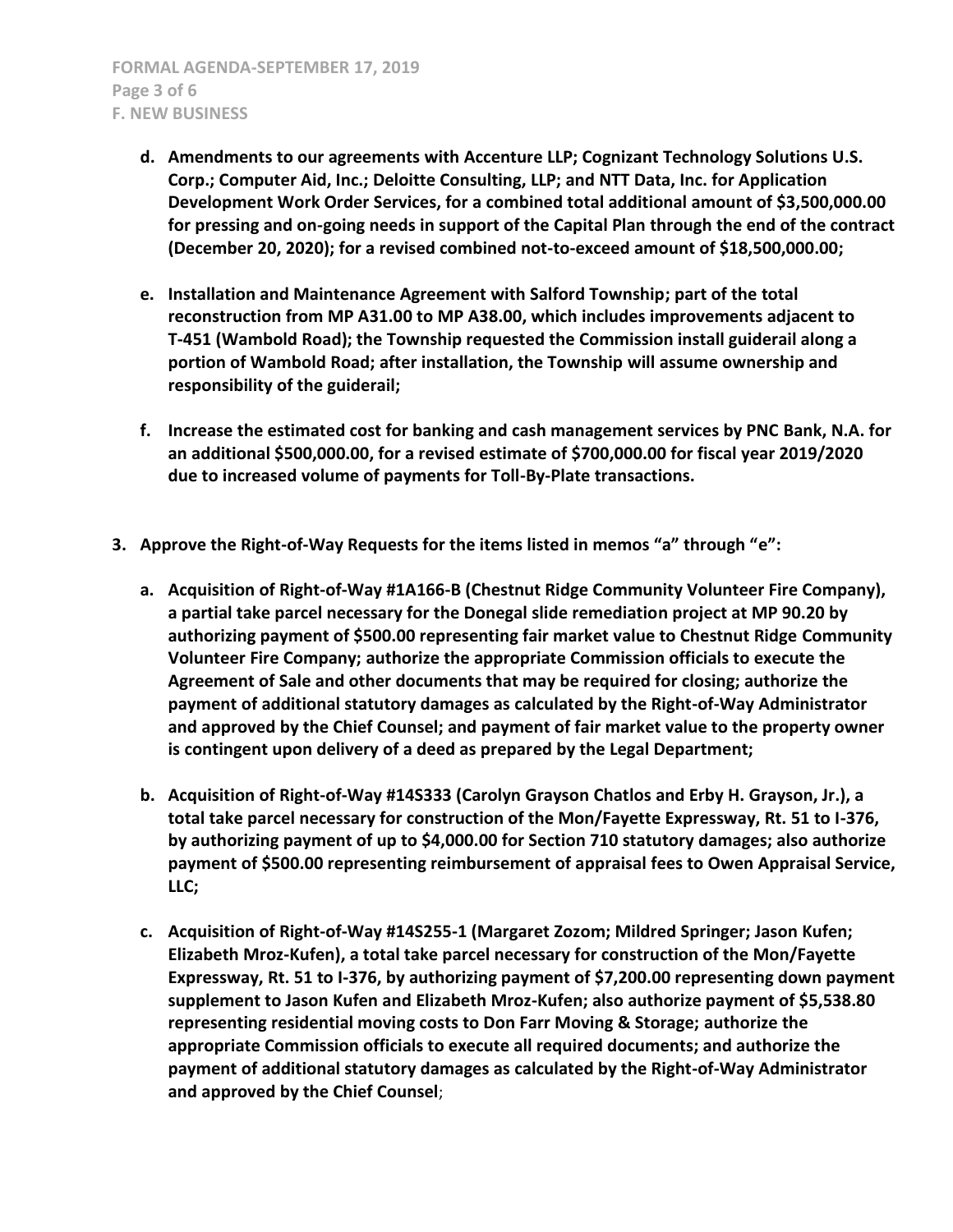**FORMAL AGENDA-SEPTEMBER 17, 2019 Page 4 of 6 F. NEW BUSINESS**

- **d. Adopt the proposed Property Acquisition Resolution for Right-of-Way #14S267 (James E. & Jane F. Skiff), a total take parcel necessary for construction of the Mon/Fayette Expressway, Rt. 51 to I-376, by authorizing payment of \$161,000.00 representing estimated just compensation to counsel to be named at a later date; authorize payment of \$104,000.00 representing pro-tanto payment of replacement housing supplement to James E. & Jane F. Skiff; and authorize payment of additional statutory damages as calculated by the Right-of-Way Administrator and approved by the Chief Counsel;**
- **e. Acquisition of Right-of-Way #14S269 (Kirk & Kathleen Hagerty), a total take parcel necessary for construction of the Mon/Fayette Expressway, Rt. 51 to I-376, by authorizing payment of \$307,131.64 representing fair market value, pro-rated taxes and recording fees to Closure Settlement LLC, escrow agent; authorize the appropriate Commission officials to execute the Agreement of Sale and other documents that may be required for closing; authorize the payment of additional statutory damages as calculated by the Right-of-Way Administrator and approved by the Chief Counsel; and payment of fair market value to the property owners is contingent upon the delivery of a deed as prepared by the Legal Department.**
- **4. Approve the Award of Contracts for the items listed in memos "a" through "d":**
	- **a. Contract #EN-00245-03-04 for bridge repairs between MP 236.22 and MP 356.42 and between MP H40.83 and MP H43.44, to the lowest responsive and responsible bidder, J.P.S. Construction Co., Inc.; at a not-to-exceed amount of \$2,500,000.00;**
	- **b. Contract #EN-00245-03-05 for bridge repairs between MP A20.00 and MP A130.64, to the lowest responsive and responsible bidder, J.P.S. Construction Co., Inc.; at a not-to-exceed amount of \$2,500,000.00;**
	- **c. Contract #EN-00245-03-02 for bridge repairs between MP 0.00 and MP 109.91, Toll I-376, Turnpike 576, Turnpike 43 and Turnpike 66, to the lowest responsive and responsible bidder, J.P.S. Construction Co., Inc.; at a not-to-exceed amount of \$1,500,000.00;**
	- **d. Contract #EN-00245-03-03 for bridge repairs between MP 109.91 and MP 236.22, to the lowest responsive and responsible bidder, Bill Anskis Company, Inc.; at a not-to-exceed amount of \$1,500,000.00.**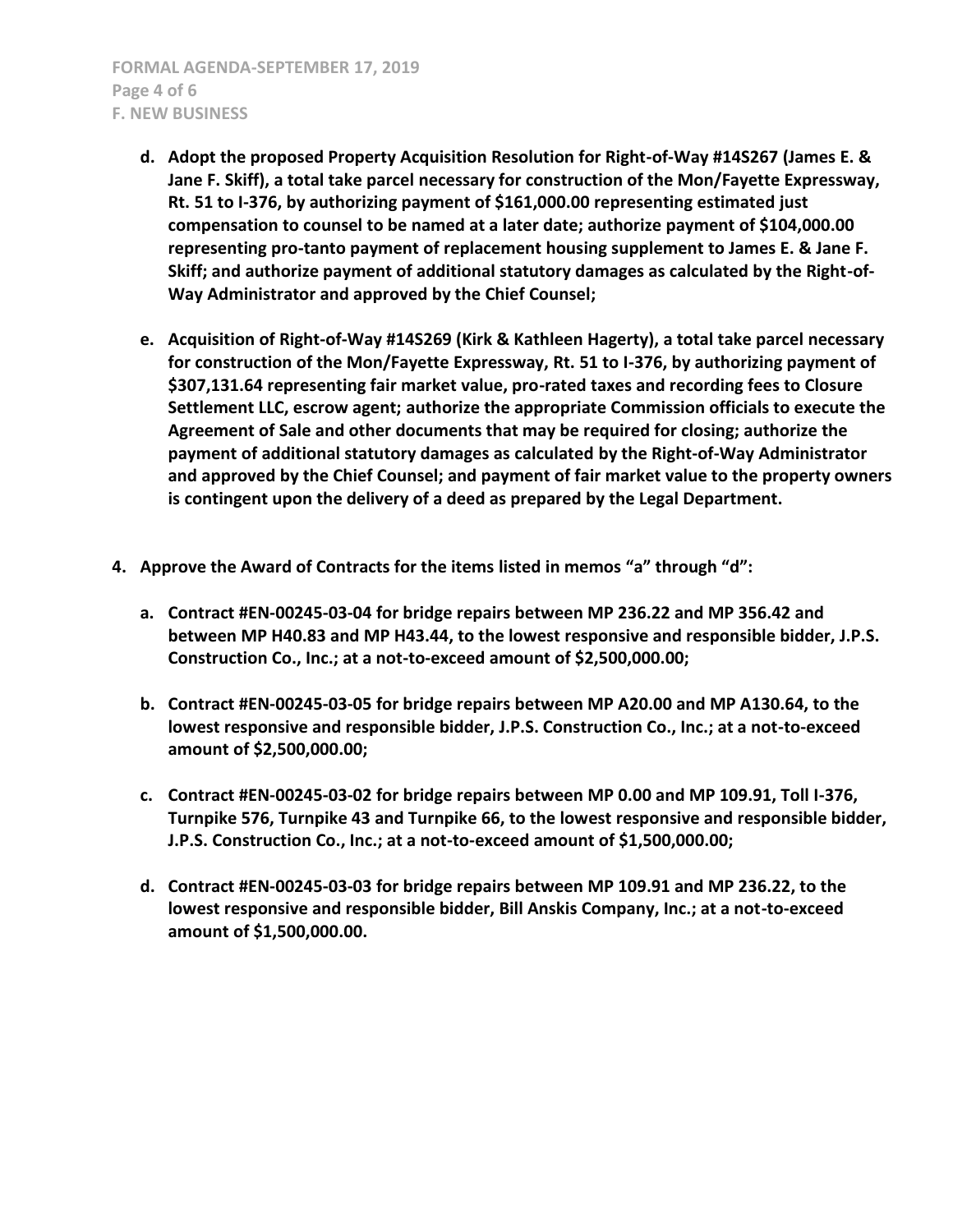- **5. Approve the Award of Bids, a Change Order and Issue Purchase Orders for the items listed in memos "a" through "k":**
	- **a. Plow blades, hardware and accessories (October 1, 2019 – September 30, 2020), to the lowest responsive and responsible bidders: IronHawk Industrial Dist. \$230,000.00 Valk Manufacturing Co. 40,000.00 Chemung Supply Corp.** 8,000.00 **Minco Industrial Services, Inc. 70,000.00 Winter Equipment Co., Inc. 35,000.00 Contingency 95,750.00 AWARD VALUE: \$478,750.00**

**Also, recommend award to the following bidders to support a system-wide test of their blade systems during the 2019-2020 season:**

| <b>Nordik Blades</b>          | \$40,000.00  |
|-------------------------------|--------------|
| <b>Northern Supply</b>        | 37,213.00    |
| <b>AWARD for TEST PROJECT</b> | \$77,213.00  |
| <b>TOTAL REQESTED AWARD</b>   | \$555,963.00 |

**b. Smartnet coverage for Cisco equipment (September 1, 2019 – November 11, 2022), utilizing the Commonwealth's contract with ePlus Technology, Inc.; at a total award of \$3,420,687.90 for the three years;**

**c. Janitorial supplies contract, exercising the option to renew the agreements for an additional year (October 1, 2019 – September 30, 2020):**

| W. W. Grainger, Inc.          | \$5,000.00  |
|-------------------------------|-------------|
| <b>Veritiv Operating Co.</b>  | 50,000.00   |
| <b>DeSantis Solutions</b>     | 20,000.00   |
| <b>Central Poly Bag Corp.</b> | 10,000.00   |
| <b>TOTAL RENEWAL:</b>         | \$85,000.00 |

- **d. One (1) GLOBAL mechanical roadway sweeper, utilizing the Commonwealth's contract with Bortek Industries, at a total award of \$277,784.55;**
- **e. Fifteen (15) one-ton Chevrolet Silverado 3500 HD crew cab stakebody trucks, utilizing the Commonwealth's contract with Apple Chevrolet/Westgate Chevrolet, Inc.; at a total award of \$726,420.00;**
- **f. Twenty-seven (27) Trafcon vehicle-mounted message boards, utilizing the Commonwealth's contract with Trafcon Industries, Inc.; at a total award of \$201,897.00;**